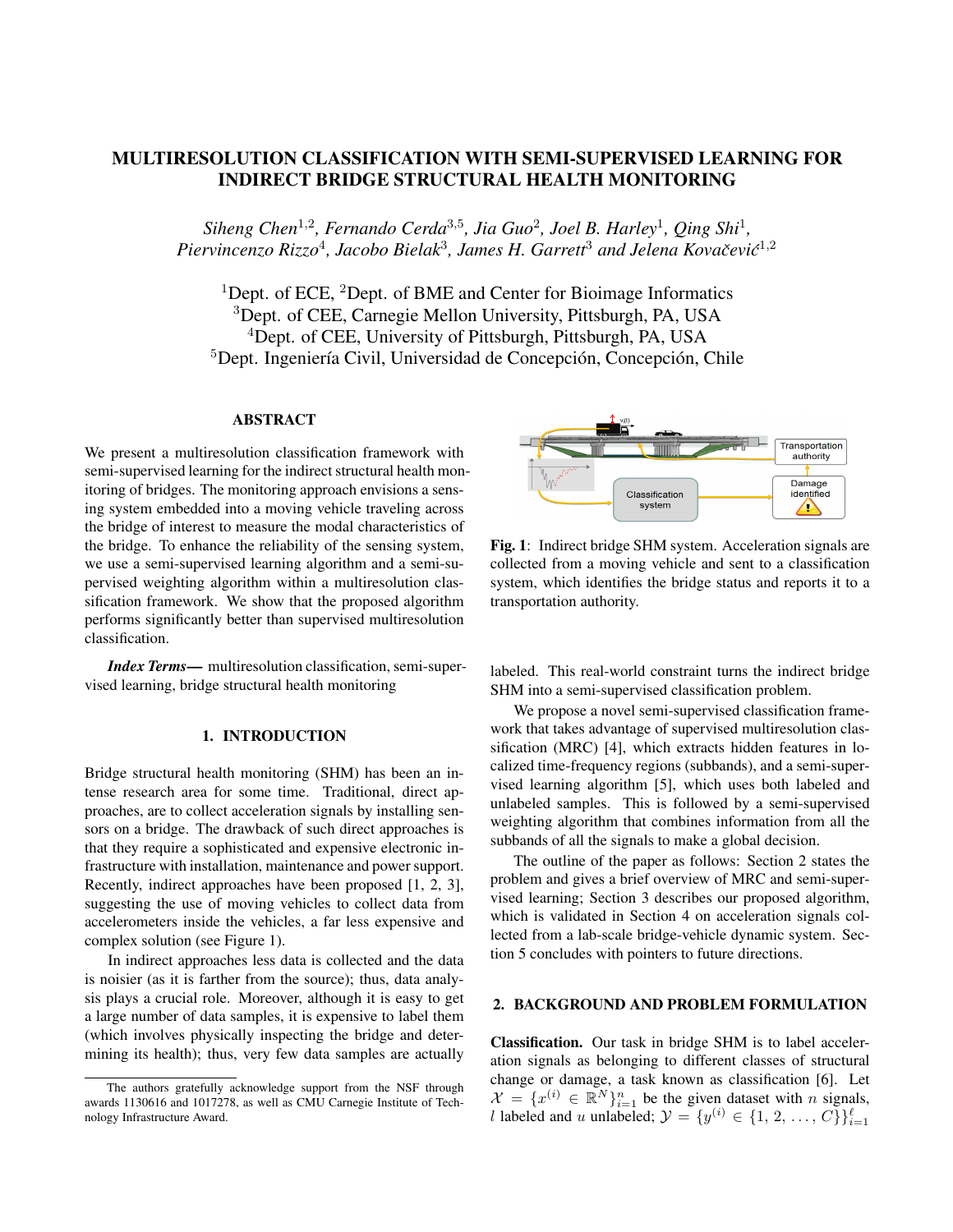|                                        | sample index                         |                     |
|----------------------------------------|--------------------------------------|---------------------|
| $\mathcal{X} = \{x^{(i)}\}$            | input dataset                        | $i=1,\ldots,n$      |
| $\mathcal{Y} = \{y^{(i)}\}$            | ground-truth labels for $\mathcal L$ | $i=1,\ldots,\ell$   |
| $\mathcal{L} = \{(x^{(i)}, y^{(i)})\}$ | labeled dataset                      | $i=1,\ldots,\ell$   |
| $\mathcal{U} = \{x^{(i)}\}$            | unlabeled dataset                    | $i=\ell+1,\ldots,n$ |
| $\mathcal F$                           | feature extraction function          |                     |
| $f^{(i)}$                              | feature vector                       | $i=1,\ldots,n$      |
| $q^{(i)}$                              | ground-truth vector                  | $i=1,\ldots,\ell$   |
| $\hat{y}^{(i)}$                        | estimated label                      | $i=\ell+1,\ldots,n$ |
| $\hat{q}^{(i)}$                        | confidence vector                    | $i=\ell+1,\ldots,n$ |
| $\hat{\mathcal{Y}} = {\hat{y}^{(i)}}$  | estimated labels for $U$             | $i=\ell+1,\ldots,n$ |
|                                        |                                      |                     |

Table 1: Parameters used in a generic classification system.

the *ground-truth labels* for the *labeled dataset*  $\mathcal{L} = \{ (x^{(i)} \in \mathcal{L} \mid \mathcal{L} \in \mathcal{L} \mid \mathcal{L} \in \mathcal{L} \mid \mathcal{L} \in \mathcal{L} \}$  $\{\mathcal{X}, y^{(i)} \in \mathcal{Y}\}\}_{i=1}^{\ell}$ ; and  $\mathcal{U} = \{x^{(i)} \in \mathcal{X}\}_{i=\ell+1}^{n}$  the *unlabeled dataset*. Then, the problem can be formulated as designing a map that associates an input signal to a class label with a certain probability. Typically, a generic classification system will have an intermediate block between the two, a *feature extractor*  $F$  *(FE)*, aimed at reducing the dimensionality of the problem; this is followed by a *classifier* C. The outputs of the classifier are the *estimated labels*  $\hat{\mathcal{Y}} = \{\hat{y}^{(i)} \in \{1, 2, ..., C\}\}_{i=\ell+1}^n$  for the unlabeled dataset  $U$ . If the classifier is supervised, we denote the block by SC (see Figure 2).

Note that a label can also be viewed as a posterior probability vector  $\hat{q}$  of size  $C \times 1$ , where the cth component of the vector,  $\hat{q}(c)$ , is the probability that a sample belongs to the cth class. Since  $\hat{q}$  gives a confidence to an assigned label, we name it a *confidence vector*. The confidence vector for a labeled sample is called the *ground-truth vector*, q.

MRC. MRC is a supervised classification framework (see Figure 2), originally proposed for bioimaging applications [4, 7, 8]. It decomposes images into S localized space-frequency subbands using wavelet packets, a data-adaptive MR technique [9]. In each subband, MRC extracts features, classifies them, and produces a local classification decision. A supervised weighting algorithm combines all local decisions into a global decision (see Algorithm 1).



Fig. 2: Supervised MRC decomposes images into localized space-frequency subbands using wavelet packets (MR), followed by feature extraction (FE) and supervised classification (SC) in each subband, yielding a local classification decision. A supervised weighting algorithm (SW) combines all local decisions into a global decision.

| Input              | $\mathcal{X} = \{x^{(i)}\}$                            | input dataset                                                                             |
|--------------------|--------------------------------------------------------|-------------------------------------------------------------------------------------------|
|                    | <b>Output</b> $\hat{\mathcal{Y}} = \{\hat{y}^{(i)}\}\$ | estimated labels for $X$                                                                  |
|                    | $\boldsymbol{s}$                                       | subband index<br>$s = 1, 2, , S$                                                          |
|                    | $\mathcal{D}_s$                                        | MR function                                                                               |
|                    | $a_s^{(i)}$                                            | MR coefficients                                                                           |
|                    | $f_s^{(i)}$                                            | feature vector                                                                            |
|                    | $\mathcal{C}_{\rm s}$                                  | supervised classification function                                                        |
|                    | $\hat{q}_s^{(i)}$                                      | confidence vector                                                                         |
|                    | $\mathcal W$                                           | supervised weighting function                                                             |
|                    | $\overline{w}$                                         | weighting vector<br>$  w  _1 = 1$                                                         |
|                    | $\hat{a}^{(i)}$                                        | confidence vector after weighting                                                         |
| $MRC(\mathcal{X})$ |                                                        |                                                                                           |
|                    | MR                                                     | $a_s^{(i)} = \mathcal{D}_s(x^{(i)})$                                                      |
|                    | FE                                                     | $f_s^{(i)} = \mathcal{F}(a_s^{(i)})$                                                      |
|                    | SC                                                     | $\hat{a}_{s}^{(i)} = C_{s}(f_{s}^{(i)})$                                                  |
|                    | SW                                                     | $\hat{q}^{(i)} = \mathcal{W}([\hat{q}_1^{(i)}, \hat{q}_2^{(i)}, \dots, \hat{q}_s^{(i)}])$ |
|                    |                                                        | $\hat{y}^{(i)} = \arg \max_{c} \{ \hat{q}^{(i)}(c) \}$                                    |
|                    | return                                                 |                                                                                           |

MRC provides various options: the choice of the filter bank  $D$  used in the MR block [10], the feature extraction method  $F$  used in the FE block, and the supervised classifier  $C$  used in the SC block. In the sth subband, the function producing the filter bank output is denoted by  $\mathcal{D}_s$  and the supervised classifier by  $C_s$  (different classification boundaries in different subbands). To combine the subbands' classification decisions, we collect subbands' individual confidence vectors  $\hat{q}_s^{(i)}$  into a  $C \times S$  confidence matrix  $\hat{Q}^{(i)}$ , and define the weighting function  $W$  as

$$
\hat{q}^{(i)}\ =\ \mathcal{W}(\hat{Q}^{(i)})\ =\ \hat{Q}^{(i)}w,
$$

where the weighting vector  $w$ , which assigns weight to each subband according to its discriminative power, is chosen by optimizing a supervised weighting objective function

$$
w = \arg\min_{\omega} \{ \sum_{i=1}^{\ell} \| q^{(i)} - \hat{Q}^{(i)}\omega \| \}.
$$
 (1)

The optimization is performed over all labeled data samples with the constraint that  $||w||_1 = 1$ .

Semi-Supervised Learning. Semi-supervised learning is a technique for training classifiers with both labeled and unlabeled data that assumes that unlabeled data can provide distribution information to build a stronger classifier. It includes generative mixture models with expectation maximization, cotraining, transductive support vector machine and graph-based approaches [5]; we focus here on label propagation [11, 12], one of graph-based approaches. It assumes that, while the measured samples exist in a high-dimensional space, they are distributed in a low-dimensional manifold. Based on this, a graph is constructed to analyze the distribution of all samples; by understanding how labels propagate on this graph, classification can be achieved (see Algorithm 2).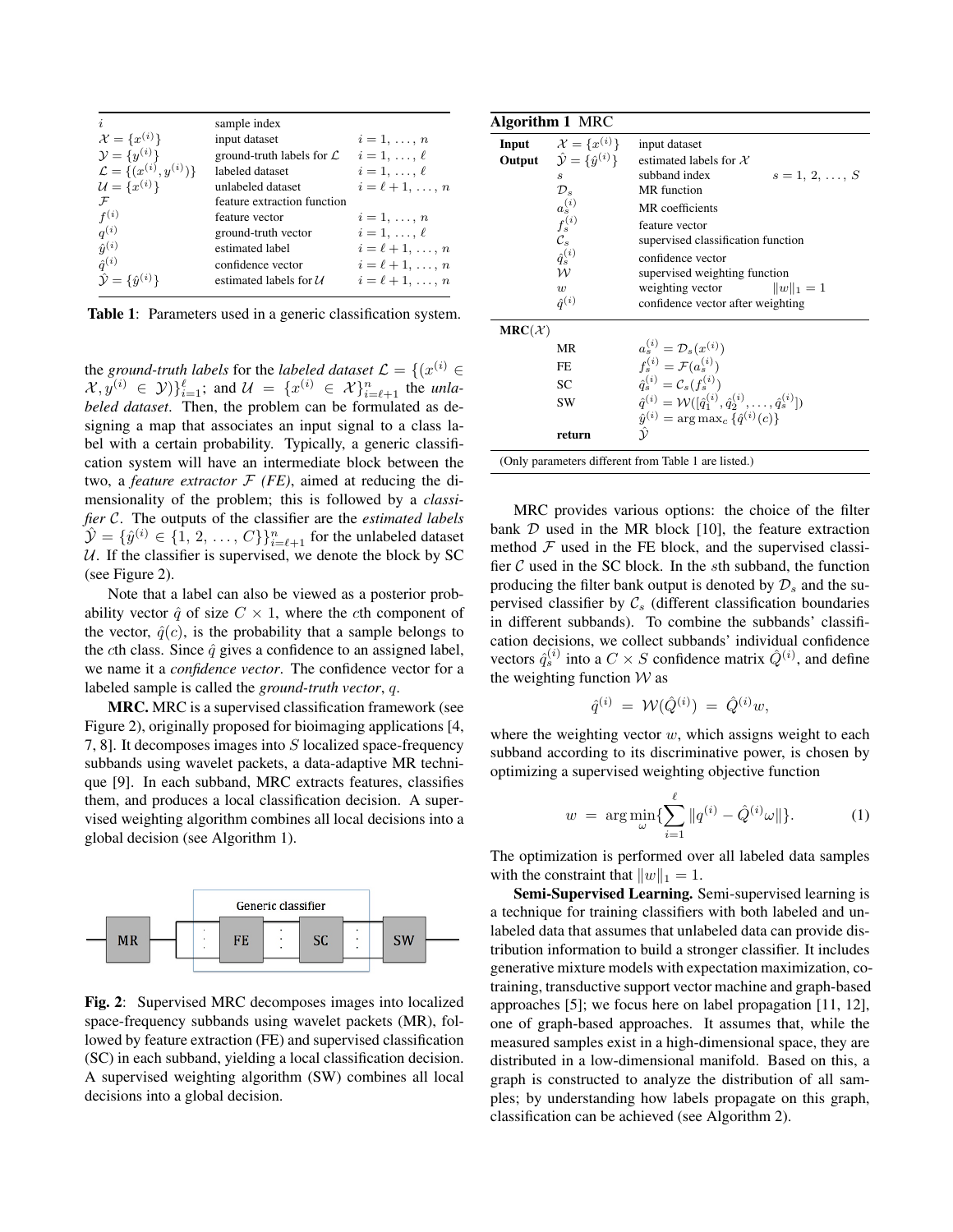| <b>Algorithm 2</b> Label propagation                                                                                                                                                                                                                                                                                                                                                                       |                                                                                                                                                         |                                                                                                                                                   |  |  |
|------------------------------------------------------------------------------------------------------------------------------------------------------------------------------------------------------------------------------------------------------------------------------------------------------------------------------------------------------------------------------------------------------------|---------------------------------------------------------------------------------------------------------------------------------------------------------|---------------------------------------------------------------------------------------------------------------------------------------------------|--|--|
|                                                                                                                                                                                                                                                                                                                                                                                                            | <b>Input</b> $\mathcal{X} = \{x^{(i)}\}$<br><b>Output</b> $\hat{\mathcal{Y}} = \{\hat{y}^{(i)}\}\$<br>A<br>$\rho$<br>$\sigma$<br>$\boldsymbol{P}$<br>t. | input dataset<br>estimated labels for $X$<br>adjacency matrix<br>local measurement<br>scaling coefficient<br>transition matrix<br>transition time |  |  |
| Label propagation( $\mathcal{X}$ )<br>$A_{ij} = \exp(-\rho(x^{(i)}, x^{(j)})/\sigma)$<br>Construction<br>$P = D^{-1}A,$ $D_{ii} = \sum_{j} A_{ij}$<br>Normalization<br>$\hat{Q}$ , with $\hat{Q}_{y^{(i)},i} = 1, \quad i = 1, \ldots, \ell$<br><b>Initialization</b><br>$\hat{Q} \leftarrow \hat{Q} P^{\hat{t}}$<br>Diffusion<br>$\hat{y}^{(i)} = \arg \max_{c} {\hat{q}^{(i)}(c)}$<br>Labeling<br>return |                                                                                                                                                         |                                                                                                                                                   |  |  |
| (Only parameters different from Algorithm 1 are listed.)                                                                                                                                                                                                                                                                                                                                                   |                                                                                                                                                         |                                                                                                                                                   |  |  |

#### 3. PROPOSED ALGORITHM

MRC analyzes data to uncover hidden information; in its original form, it uses supervised classification, and can thus train on labeled samples only. When the labeled set is small or contains improperly labeled samples, the classification boundary and the weights assigned to subbands can be unreliable. Semi-supervised learning, on the other hand, uses the entire dataset to help classification, but works on one resolution level only. We thus propose to merge these two frameworks and gain the best of both worlds: a semi-supervised MRC.

Semi-Supervised Classification. The MR and FE blocks from Figure 2 work as before. The first change is that the supervised classifier block, SC, is replaced by a semi-supervised one, SSC (see Figure 3), using both labeled and unlabeled samples to make a labeling decision in each subband.

Semi-Supervised Weighting. We now explain how to weigh decisions from all the subbands to get a global decision in a semi-supervised manner. Labeled samples contribute to weighting directly by fitting their confidence vectors from all the subbands to the ground truth; unlabeled samples cannot do the same as they do not have the ground truth. We could use Shannon entropy to measure the confidence of labeling an unlabeled sample; if the entropy is small (less uncertainty, high confidence), it is easy to assign a label to the sample, and vice versa. In the label propagation algorithm, Algorithm 2, we label each sample by finding the largest element in its confidence vector; we could thus normalize each confidence vector to sum to 1 to measure its entropy. We encounter a problem, however; for example, let  $\hat{q}^{(1)} = \begin{bmatrix} 0.5 & 0.5 & 0 \end{bmatrix}^T$  and  $\hat{q}^{(2)} =$  $\begin{bmatrix} 0.5 & 0.25, & 0.25 \end{bmatrix}^T$  be confidence vectors. While we can label  $\hat{q}^{(2)}$  as Class 1 but cannot make a decision for  $\hat{q}^{(1)}$ , the entropy measure tells us that we can label  $\hat{q}^{(1)}$  with higher confidence (less uncertainty) because its entropy is lower. To resolve this issue, we define a new uncertainty measure,

$$
M(\hat{q}) = H(\hat{q}) (\chi_{d>T} + \lambda(d) \chi_{d \leq T}),
$$

|                                                          | <b>Algorithm 3</b> Semi-supervised MRC                                                                                                |                                                                                                                            |  |  |  |
|----------------------------------------------------------|---------------------------------------------------------------------------------------------------------------------------------------|----------------------------------------------------------------------------------------------------------------------------|--|--|--|
|                                                          | <b>Input</b> $\mathcal{X} = \{x^{(i)}\}\$<br><b>Output</b> $\hat{\mathcal{Y}} = \{\hat{y}^{(i)}\}\$<br>$\mathcal{C}$<br>$\mathcal{W}$ | input dataset<br>estimated labels for $X$<br>semi-supervised classification function<br>semi-supervised weighting function |  |  |  |
| $SSMRC(\mathcal{X})$                                     |                                                                                                                                       |                                                                                                                            |  |  |  |
|                                                          | MR                                                                                                                                    | $a_s^{(i)} = \mathcal{D}_s(x^{(i)})$                                                                                       |  |  |  |
|                                                          | FF.                                                                                                                                   | $f_s^{(i)} = \mathcal{F}(a_s^{(i)})$                                                                                       |  |  |  |
|                                                          | <b>SSC</b>                                                                                                                            | $\hat{q}_{s}^{(i)} = C_{s}(f_{s}^{(i)})$                                                                                   |  |  |  |
|                                                          | <b>SSW</b>                                                                                                                            | $\hat{q}^{(i)} = \mathcal{W}([\hat{q}_1^{(i)}, \hat{q}_2^{(i)}, \dots, \hat{q}_s^{(i)}])$                                  |  |  |  |
|                                                          |                                                                                                                                       | $\hat{y}^{(i)} = \arg \max_{c} \{ \hat{q}^{(i)}(c) \}$                                                                     |  |  |  |
|                                                          | return                                                                                                                                |                                                                                                                            |  |  |  |
| (Only parameters different from Algorithm 1 are listed.) |                                                                                                                                       |                                                                                                                            |  |  |  |
| <b>MR</b>                                                |                                                                                                                                       | SSC<br>FE<br>SSW                                                                                                           |  |  |  |

Fig. 3: Semi-supervised MRC. Classification and weighting algorithm in Figure 2 are replaced with their semi-supervised versions so that unlabeled data can contribute to classification.

where  $H(\hat{q})$  is the entropy of confidence vector  $\hat{q}$ ,  $\chi_I$  is the indicator function of an interval I,  $d = |\hat{q}_{(1)} - \hat{q}_{(2)}|$  with  $\hat{q}_{(1)}, \hat{q}_{(2)}$  the first and second largest element in  $\hat{q}$ , respectively, T is the threshold, and  $\lambda(d)$  is a penalty function that is large when the first and second largest elements are close. Let  $M_s^{(i)}$  be the uncertainty of the sth subband to label the *i*th sample. Since entropy is additive, the total uncertainty of a subband when classifying unlabeled samples is the mean uncertainty over all the unlabeled samples in this subband. Thus, the total uncertainty of the sth subband is

$$
m_s = \frac{1}{u} \sum_{i=l+1}^{l+u} M_s^{(i)}.
$$

Define the normalized confidence of the sth subband as

$$
g_s = \frac{e^{-\beta m_s}}{\sum_{k=1}^S e^{-\beta m_k}},
$$

where  $\beta$  is the decaying coefficient. When the uncertainty of a subband is large, the confidence is small and the subband gets assigned a low weight, and vice versa. This confidence is the discriminative power of a given subband.

To combine confidences of all subbands into a global decision, we choose the weighting vector by optimizing a semisupervised weighting objective function,

$$
w = \arg\min_{\omega} \left\{ \frac{\alpha}{\ell} \sum_{i=1}^{\ell} \| q^{(i)} - \hat{Q}^{(i)} \omega \| \right. \\ + \left. (1 - \alpha) \| \omega - g \| \right\}, \tag{2}
$$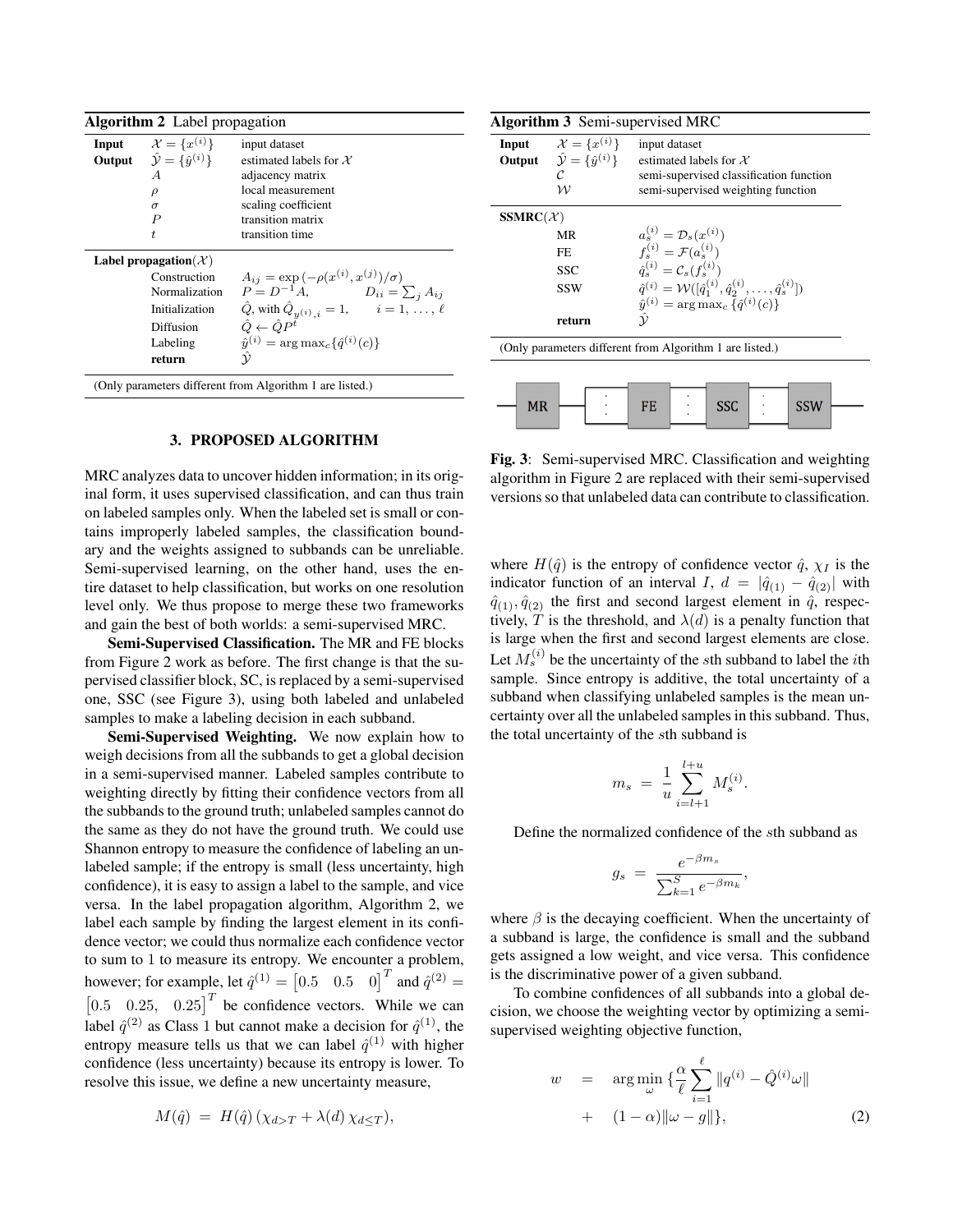where w is as defined before and  $\alpha$  is the labeling ratio defined as  $\alpha = \ell/(\ell+u)$ . The first term in (2) is exactly (1), representing the contribution from labeled samples. In the second term, we fit weights to subbands' confidences, representing the contribution from the unlabeled samples. We use the labeling ratio to balance these two terms; when we have a large number of labeled samples, the first term dominates, otherwise, the second one does. Since this is a convex optimization problem, it is numerically efficient to solve. After getting the weights, we can get the global decision as  $\hat{y}^{(i)} = \arg \max_{c} \hat{q}^{(i)}(c)$ , where  $\hat{q}^{(i)} = \hat{Q}^{(i)}w$  (see Algorithm 3).

## 4. EXPERIMENTAL RESULTS

Dataset. We built a lab-scale bridge-vehicle dynamic system. put a sensor on a vehicle, and let it move across the bridge. We collected 30 samples for each of 13 different bridge damage scenarios, 8 different speeds and 2 different vehicles [13].

Experimental Setup. Given a specific vehicle driven at a specific speed, we want to classify 13 scenarios, in particular with a low labeling ratio. We consider 16 vehicle-speed cases for each of which there are 30 samples per 13 of the scenarios, and vary the labeling ratio as 10%, 30%, 50%, 70% and 90%; the final accuracy is the average over the 13 scenarios. We compare the performance of our proposed algorithm to the supervised MRC as well as the label propagation algorithm. We choose a Coiflet filter bank [14] with 4 levels in the MR block, principal component analysis in the FE block, naive Bayes, logistic regression and radius kernel SVM in the SC block [15], and label propagation in the SSC block. For label propagation, we choose the local measurement  $\rho$  to be the cosine distance, scaling coefficient  $\sigma = 1$ , transition time  $t = 8$ . For computational efficiency, we construct a  $k = 4$ regular graph (each vertex connects to 4 neighbors). In semisupervised weighting function, we choose penalty threshold  $T = 0.02$  and the penalty term  $\lambda(d) = 1 + 5(d/T - 1)^2$ . We performed a 30-fold cross-validation and found that parameters do not influence the results too much.

Results. Table 2 compares the performance of different classifiers with the low labeling ratio of  $10\%$ . We use V for vehicle, S for speed, SMRC for supervised MRC, LR for logistic regression, NB for naive Bayes, KSVM for kernel SVM, LP for label propagation, SSMRC for semi-supervised MRC and LP-W for label propagation with a semi-supervised weighting algorithm in (2). We see that when the labeling ratio is low, supervised MRC performs poorly, label propagation works well, and semi-supervised MRC works the best.

Figure 4 shows the dependence of classification accuracy on the labeling ratio for 2 vehicles averaged across 8 speeds. Both figures show similar trends; as the labeling ratio decreases, accuracy drops sharply for all algorithms except for semi-supervised MRC, which consistently outperforms them all and whose performance stays relatively flat even at very low labeling ratios.

| 1<br>1<br>47.8<br>62.4<br>84.1<br>81.3<br>$\overline{2}$<br>57.0<br>62.9<br>84.5<br>86.2<br>3<br>52.4<br>60.9<br>84.7<br>86.0<br>4<br>66.2<br>63.2<br>89.1<br>90.8<br>5<br>46.5<br>48.0<br>81.8<br>85.2<br>6<br>45.7<br>34.2<br>74.8<br>86.0<br>7<br>37.4<br>46.8<br>66.0<br>69.0<br>8<br>43.4<br>59.0<br>75.9<br>38.8<br>$\overline{2}$<br>$\mathbf 1$<br>40.9<br>58.5<br>76.2<br>75.6<br>$\overline{2}$<br>57.7<br>37.7<br>61.6<br>68.3<br>3<br>58.1<br>65.6<br>81.3<br>81.7<br>4<br>46.7<br>56.2<br>73.1<br>80.0<br>5<br>72.5<br>76.5<br>47.9<br>59.0<br>6<br>73.3<br>44.4<br>54.5<br>78.6 | S | <b>SMRC</b><br>NB | KSVM | LP   | SSMRC<br><b>LP-W</b> |
|-----------------------------------------------------------------------------------------------------------------------------------------------------------------------------------------------------------------------------------------------------------------------------------------------------------------------------------------------------------------------------------------------------------------------------------------------------------------------------------------------------------------------------------------------------------------------------------------------|---|-------------------|------|------|----------------------|
|                                                                                                                                                                                                                                                                                                                                                                                                                                                                                                                                                                                               |   |                   |      |      | 99.8                 |
|                                                                                                                                                                                                                                                                                                                                                                                                                                                                                                                                                                                               |   |                   |      |      | 99.9                 |
|                                                                                                                                                                                                                                                                                                                                                                                                                                                                                                                                                                                               |   |                   |      |      | 99.4                 |
|                                                                                                                                                                                                                                                                                                                                                                                                                                                                                                                                                                                               |   |                   |      |      | 99.9                 |
|                                                                                                                                                                                                                                                                                                                                                                                                                                                                                                                                                                                               |   |                   |      |      | 94.5                 |
|                                                                                                                                                                                                                                                                                                                                                                                                                                                                                                                                                                                               |   |                   |      |      | 93.5                 |
|                                                                                                                                                                                                                                                                                                                                                                                                                                                                                                                                                                                               |   |                   |      |      | 72.2                 |
|                                                                                                                                                                                                                                                                                                                                                                                                                                                                                                                                                                                               |   |                   |      |      | 82.5                 |
|                                                                                                                                                                                                                                                                                                                                                                                                                                                                                                                                                                                               |   |                   |      |      | 85.9                 |
|                                                                                                                                                                                                                                                                                                                                                                                                                                                                                                                                                                                               |   |                   |      |      | 80.5                 |
|                                                                                                                                                                                                                                                                                                                                                                                                                                                                                                                                                                                               |   |                   |      |      | 94.7                 |
|                                                                                                                                                                                                                                                                                                                                                                                                                                                                                                                                                                                               |   |                   |      |      | 87.3                 |
|                                                                                                                                                                                                                                                                                                                                                                                                                                                                                                                                                                                               |   |                   |      |      | 88.1                 |
|                                                                                                                                                                                                                                                                                                                                                                                                                                                                                                                                                                                               |   |                   |      |      | 83.8                 |
| 48.3                                                                                                                                                                                                                                                                                                                                                                                                                                                                                                                                                                                          | 7 | 63.7              | 76.9 | 83.3 | 88.2                 |
| 8<br>54.2<br>62.3<br>79.1<br>90.4                                                                                                                                                                                                                                                                                                                                                                                                                                                                                                                                                             |   |                   |      |      | 93.8                 |

Table 2: Accuracy comparison of Vehicles (V) 1 and 2, with Speeds (S)  $1, 2, \ldots, 8$ , and labeling ratio of  $10\%$ .



Fig. 4: Accuracy as a function of the labeling ratio.

#### 5. CONCLUSIONS AND FUTURE WORK

We presented a framework and algorithm for indirect bridge SHM. Compared to our previous work [2, 3], we added two new ingredients: (1) We analyze signals in MR spaces, instead of only in frequency domain. (2) We focus on semi-supervised learning setting, instead of supervised learning. Our system combines MR techniques and semi-supervised learning by using a semi-supervised weighting algorithm. The new system performs consistently better than supervised MRC, and significantly better when the labeling ratio is small.

Some near-future tasks are to use more features in each time-frequency subband, prune wavelet packet tree to achieve faster implementation, use stronger semi-supervised classifiers and test the framework on real-world bridge-vehicle dynamic system.